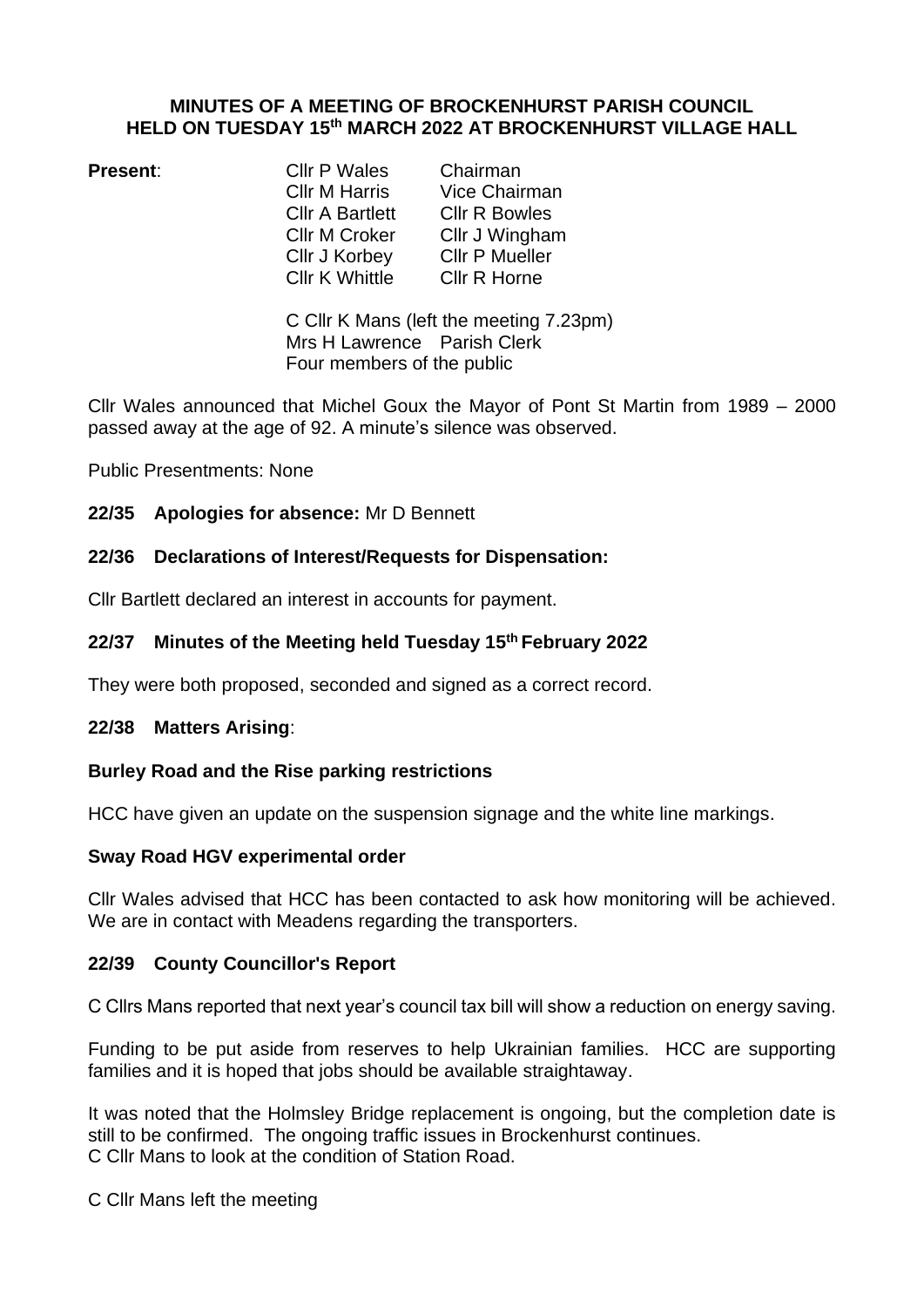## **22/40 District Councillor's Report**

Cllr Harris reported that NFDC are returning to normal with more physical meetings.

The Solent Freeport is about to become a reality.

The NFDC Waste Strategy is ongoing with the aim to increase the recycling rate from 30+% up to 60+%. Further details of how the weekly collections will work and the possible supply of wheelie bins are still to be confirmed.

Councillors expressed concerns that ponies will work out how to open the food waste bins and could the bins be collected from inside the fenced boundary of properties? Cllr Harris to make enquiries.

# **22/41 Martins Corner Footbridge – update**

HCC have agreed to replace the existing handrail and add a rail on the other side of the bridge. New plans were considered by councillors and concerns regarding the width of the bridge with the handrails added were discussed but agreed that this is a standard size and would not cause a problem to the livestock crossing the bridge.

Ongoing inspection costs were noted along with the low additional premium to be added to the insurance policy and the £300 to be paid to Forestry England for the licence.

It was resolved to accept the HCC latest plans to replace the existing handrail and add the other rail before the bridge is handed over the Parish Council and the Forestry England licence is applied for. Eight councillors agreed and two objected.

## **ACTION: Clerk to contact HCC and Forestry England**

## **22/42 Casual Vacancy – Co-option**

Two applicants put themselves forward for the one casual vacancy, but one applicant withdrew prior to voting.

Following voting, Paul Pearse was co-opted. The results were scrutinised by a member of the public.

# **ACTION: Clerk to send form and information to Paul**

### **22/43 Reports and response to Consultations to include ratification of recommendations**

# **i) Planning committee meeting held 28th February 2022**

Cllr Korbey gave an update on the last planning meeting and ongoing issues.

# **ii) P&R meeting held 1st March 2022**

A report of the meeting was given by Cllr Harris and the following items were proposed, seconded and agreed: -

- a) There would be no immediate increase in the cemetery fees, P&R to review again in November 2022.
- b) There would be no immediate increase in the allotment fees. To be reviewed again in July 2022.
- c) Creation of a new budget heading "Village Improvements" and £50,000 to be transferred from reserves.
- d) Local Government Pension scheme, legal advice to be sought.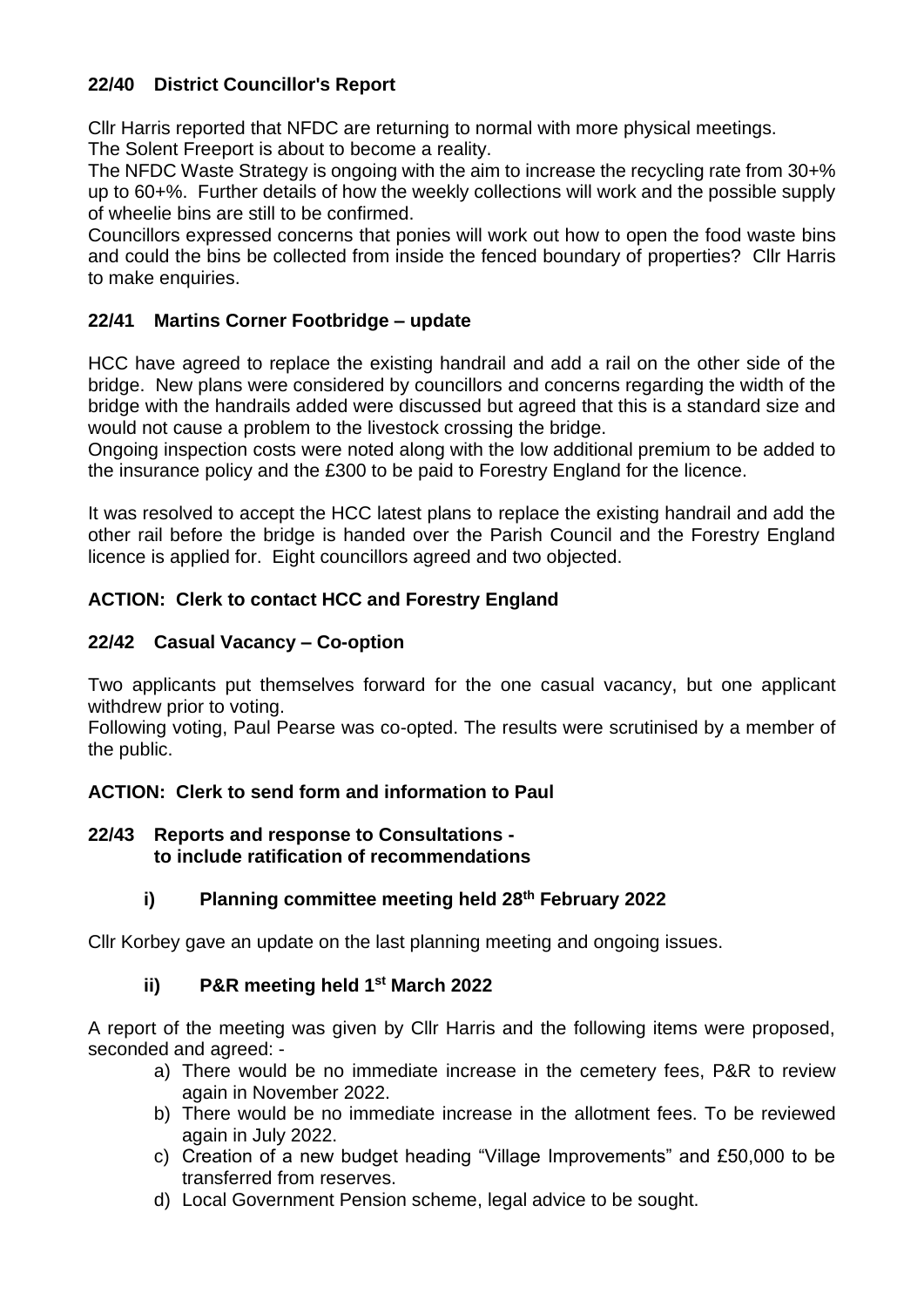- e) Salary increases agreed, Mrs Lawrence increased to SCP 25 and Mrs Pritchard to SCP 18 from the 1<sup>st</sup> April 2022
- f) Creation of a new budget heading "Chairmans Allowance" with a £500 provision.
- g) The Parish Council Chairman to be permitted to authorise the payment of extra hours worked by employees.

## **iii) Events committee held 7th March 2022**

Cllr Harris reported that despite the rain the Pancake Races went ahead on the 1<sup>st</sup> March and there was a fair attendance from children and local businesses.

Cllr Harris gave an update on the ongoing plans for the Platinum Jubilee, which will provide entertainment in Brookley Road, Football Club and the Village Hall.

Plans are underway for vintage vehicles to be displayed in Brookley Road along with the hope for flags and bunting.

## **iv) College Liaison Meeting held 2nd March 2022**

Cllr Wales reported that the college gave an update on their building project.

The college are part of the Platinum Jubilee planning and are helping to provide some of the resources. The college will be invited to give a report at the Annual Parish Meeting. All students are back to onsite learning with online learning only used in special circumstances.

## **22/44 Correspondence**

Network Rail have provided an update on the North Road footbridge and confirmed that following recent reviews they have identified a solution meaning the footbridge can re-open. Once a date is confirmed a letter will be sent by Network Rail to the local community.

## **22/45 Items for the Jubilee edition of the newsletter**

It was unanimously agreed for £200 to be spent for a joint venture to produce a Jubilee issue of the Parish Magazine. This edition will be free of charge and extra copies will be printed, incurring the extra costs. The Parish Council would have a page in the magazine to be able to have an article for Jubilee mugs. Volunteer teams will be used to distribute to households and local businesses.

## **ACTION: Clerk to prepare article**

**22/46 Accounts for payment.** Proposed, seconded and agreed. BT - February bill - £51.30 Ross Boyle Electrical - Office lighting works - £816.00 Hambrook Garden Supplies - Topsoil for cemetery - £144.98 Mr Rideout - Expenses reimbursement - £4.32 Gates Engineering - Fuel - £14.98 Streets Ironmongers - Supplies - £24.70 Mint Gardens - Lengthsman (Brockenhurst) - £384.00 Wessex Window Cleaning – February - £15.00 H Lawrence – office supplies re-imbursement - £4.40 H Lawrence – Eye test re-imbursement - £25.00 RBL – 1 x wreath Remembrance Sunday 2021, 2 x wreaths for Anzac 2021 + 2022 - £75.00 Accujet – CAD design of Village Sign - £360.00 Corbins – Flowers Commonwealth war grave - £67.50 David Bennett – History Boards - £584.05 Positano – Grass Cutting - £30.00